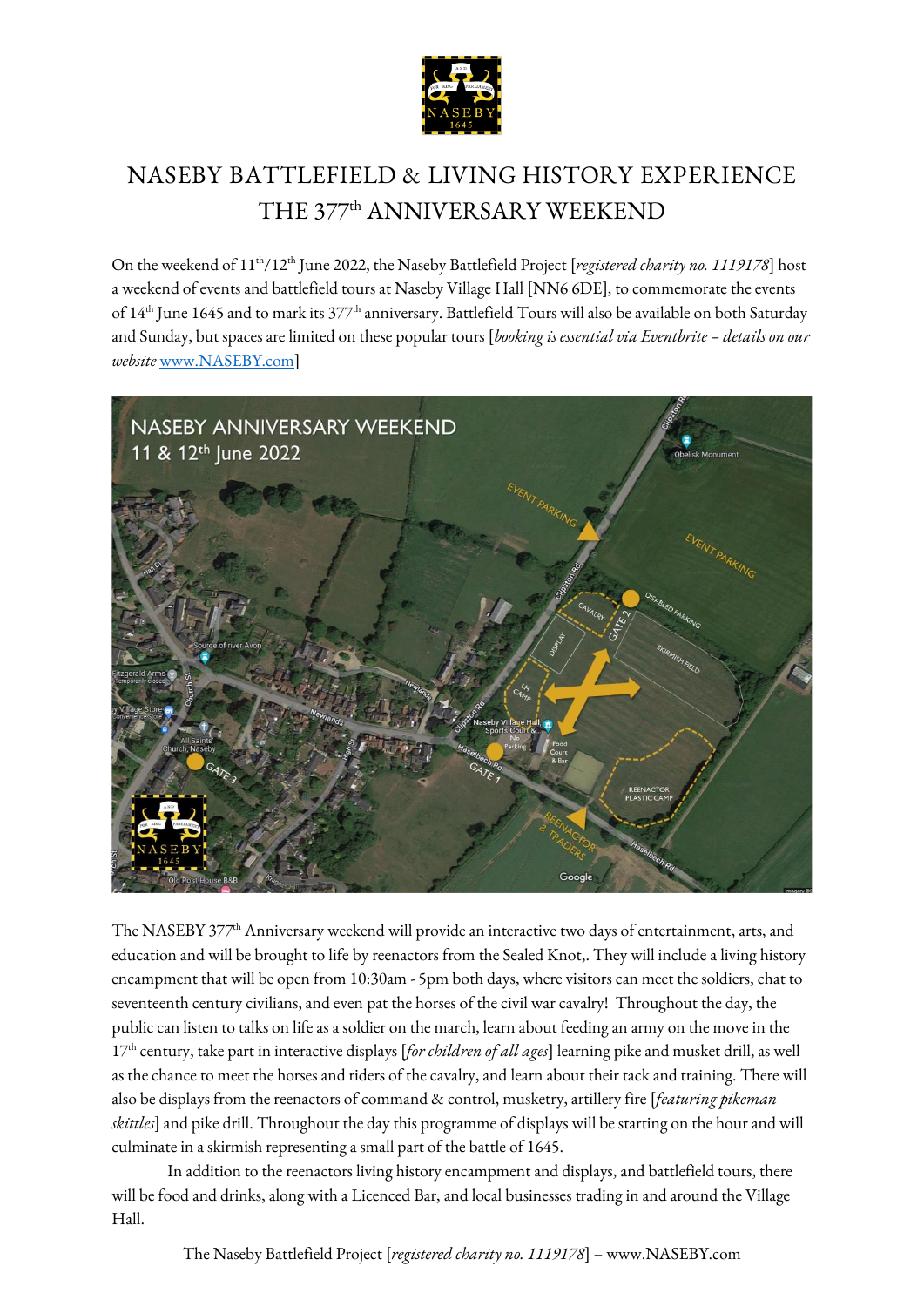

#### **DIRECTIONS:**

From all directions exit at Junction 1 of the A14, and follow the brown Tourist Signs 'Naseby Battlefield' along the A5199 heading towards Thornby. Turn left following the brown signs to Naseby. Enter the village and pass the church bearing right around the churchyard. The Village Hall will be in front of you.

**PARKING FOR THE BATTLEFIELD TOUR** will be in front of the Village Hall where you will be greeted, will be offered access to facilities, battlefield maps will be issued, and travel arrangements will be agreed. Gates will be open from 9.00am.

**ANNIVERSAY EVENT PARKING – Opens at 10.00am – Event opens at 10.30am** There is ample FREE Public Parking – please follow signs to EVENT PARKING, which is located just north of the recreational field, sandwiched between that field and the Fitzgerald Monument [*The Obelisk*] off the Clipston Road. Parking is FREE, so please do not park on the verges or in the village, and please respect the stewards who will try to get you all parked as efficiently as possible.

**PEDESTRIANS FROM THE VILLAGE** will have access from the front of the Village Hall as usual, but there will be **no parking** in front of the Village Hall – the gates will be closed as this area is reserved for the Naseby Battlefield Project Battlefield Tourists. This gate will be opened from 10.30am.

**DAY TICKETS TO THE NASEBY 377th ANNIVERSARY EVENT** Day tickets cost £7.50+booking fee, if bought in advance, or £10 on the day with U16's free *Advance tickets can be bought through Eventbrite – details at* [www.NASEBY.com](http://www.naseby.com/)

**Eventbrite Booking Site:**

<https://www.eventbrite.co.uk/e/naseby-battle-anniversary-event-tickets-337455607807>

**TICKETS FOR THE BATTLEFIELD TOURS & NASEBY 377th ANNIVERSARY EVENT** Battlefield Tours cost £22.50 + booking fee, per person and MUST be booked in advance through Eventbrite with U16's free. *The tour ticket price includes admission to the Naseby377 Event on the day of the tour – details at* [www.NASEBY.com](http://www.naseby.com/)

**Eventbrite Booking Site:**

<https://www.eventbrite.co.uk/e/naseby-battle-anniversary-event-tickets-337455607807>